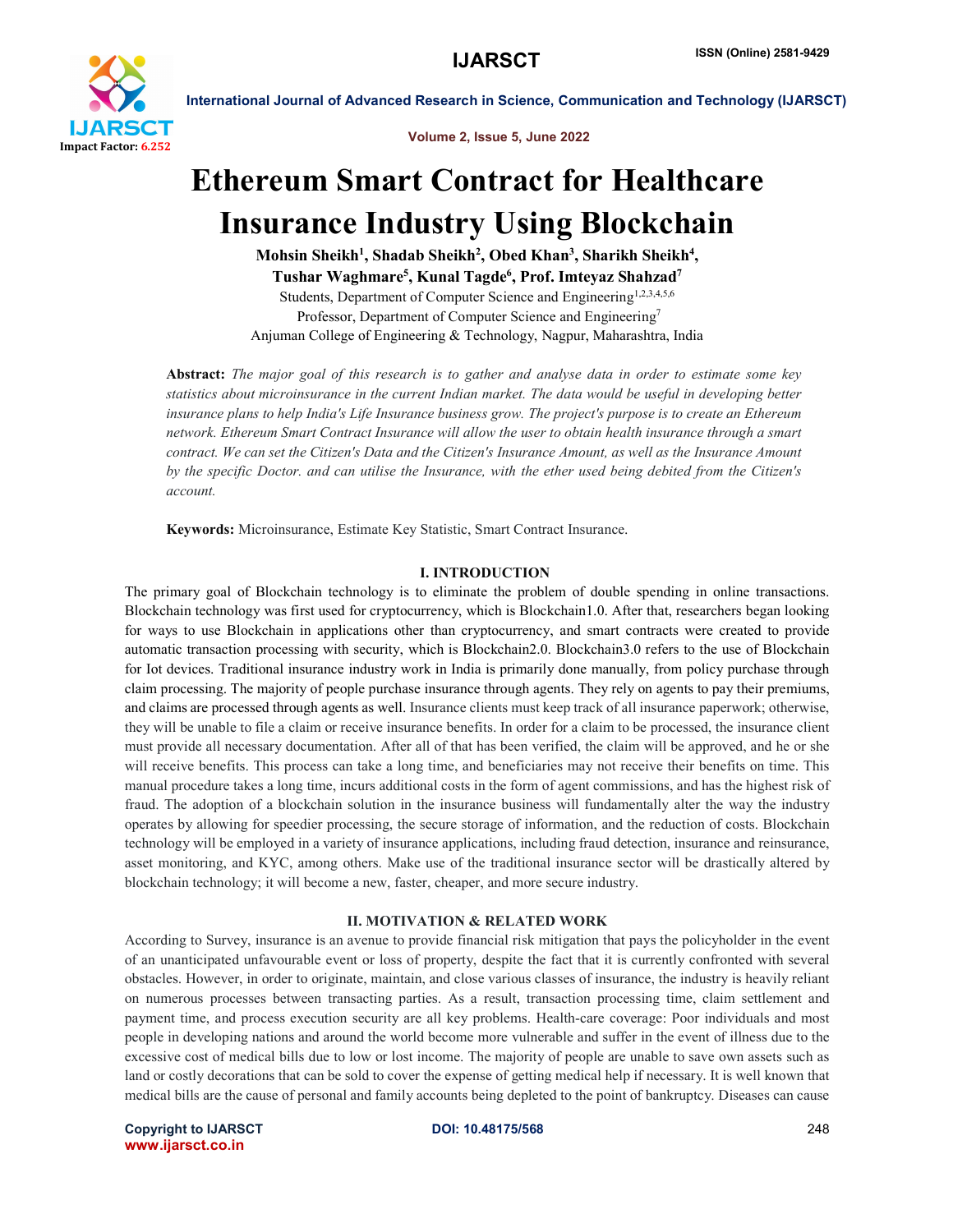

#### Volume 2, Issue 5, June 2022

well-off individuals and their families to lose their assets and/or suffer from declining health. In theory, governments are intended to provide health insurance plans and other health-related programmes to their underprivileged citizens. In practise, the opposite is true. Embezzlement of finances, higher administrative costs, social and political influence, unstructured processes, and mischievous motives of hospital employees may all contribute to this. Medical billing is a process that is filled with difficulties.

### III. PROPOSED SYSTEM

This study's approach aimed to use blockchain technology to create an automated medical insurance claims servicing system. As seen in the surroundings, medical institutions, insurance companies, and patients use it to communicate information. The blockchain centre (BCC), the competent authorities (CA), the medical institution (MI), the insurance company (IC), the bank (BK), the patient (PT), and the arbitration institution all play roles in the ecosystem (AI). Medical institutions can construct a medical alliance chain among them, which is overseen by the medical authorities. CA1. Financial institutions and insurance companies can form a financial alliance chain that is supervised by the CA2 financial authority. Members of the same alliance can share all of their data.



Figure 1. System architecture diagram.

Step 1: All CA, MI, IC, BK, and PT need to be registered with BCC to obtain public and private keys for ECDSA signature and public and private keys for PKI encryption. BCC also stores all patient medical blockchain information. In addition, various CA of different natures will form different alliances with their members, and the information of the alliance members will be shared. For example, CA1 is a medical alliance, and its members are MI, while CA2 is a financial alliance, and its members are IC and BK.

Copyright to IJARSCT DOI: 10.48175/568 249 www.ijarsct.co.in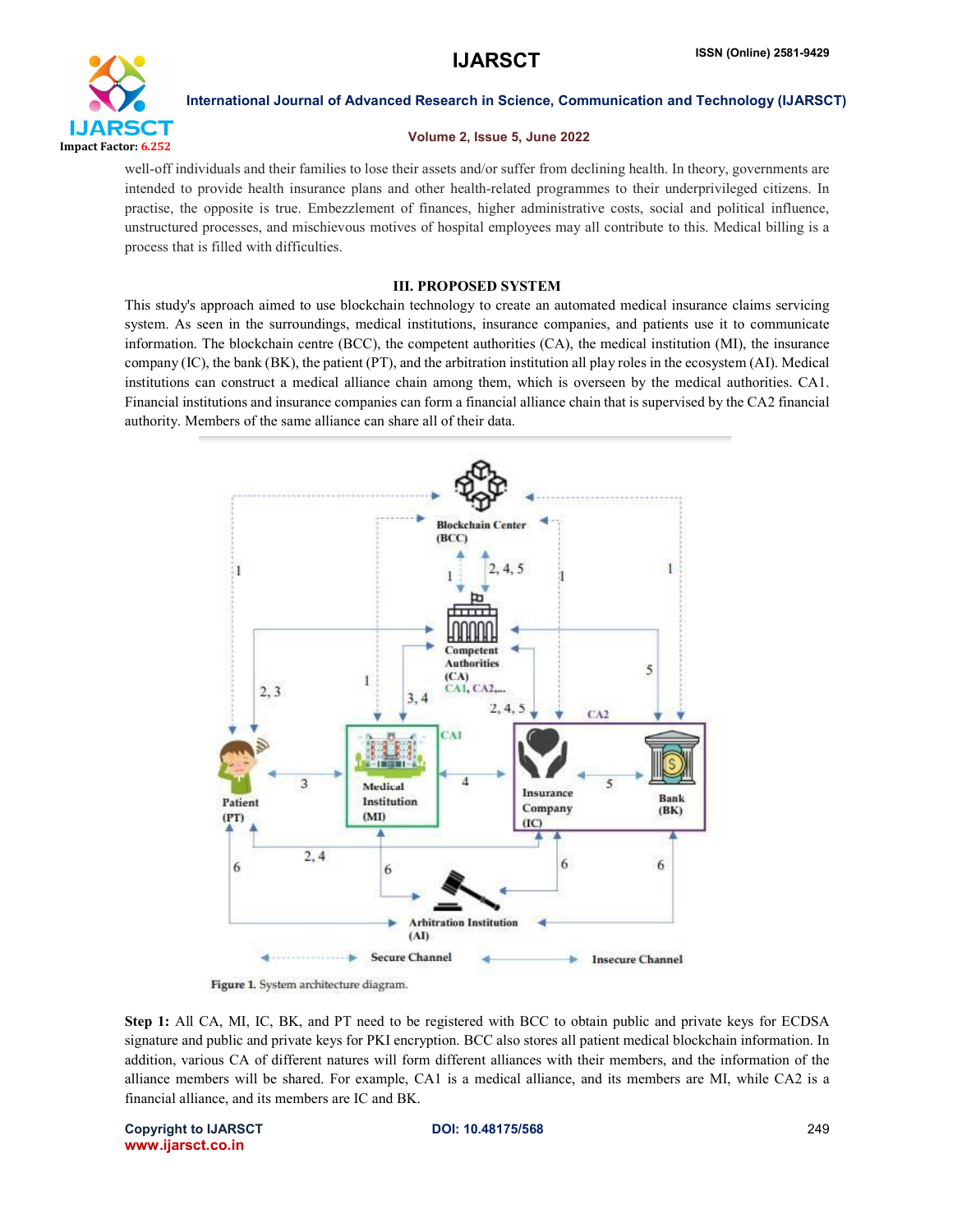

### Volume 2, Issue 5, June 2022

Step 2: The patient PT purchases medical insurance from the insurance company IC. The IC will first verify the identity of the PT and sign an insurance contract with the PT. The PT needs to provide the IC with its BK account, and the record will be transferred to the BCC through the CA. When the PT visits the medical institution MI in the future, if the diagnosis result meets the claimed content specified in the insurance contract, the IC will proceed with the insurance claim.

Step 3: When the patient PT visits a medical institution MI and informs MI that he/she has purchased medical insurance, the MI will first verify the identity of the PT, read the electronic medical record EMR of the PT, and then make a diagnosis, and the records will be transmitted to the BCC through CA.

Step 4: The medical institution MI informs the insurance company IC to carry out insurance claims, and the IC obtains the PT medical-related diagnosis content provided by MI. If the claims are eligible, the IC will inform the PT of the claim amount and payment time, and the record will be sent to the BCC through the CA.

Step 5: The insurance company IC informs the bank BK to pay the patient PT, and the record is transmitted to the BCC through the CA. Step 6: In the event of a claims dispute, the patient PT can appeal to the arbitration institution AI. AI will obtain the message content of each party and make reasonable judgments.



Registration:



Copyright to IJARSCT DOI: 10.48175/568 250 www.ijarsct.co.in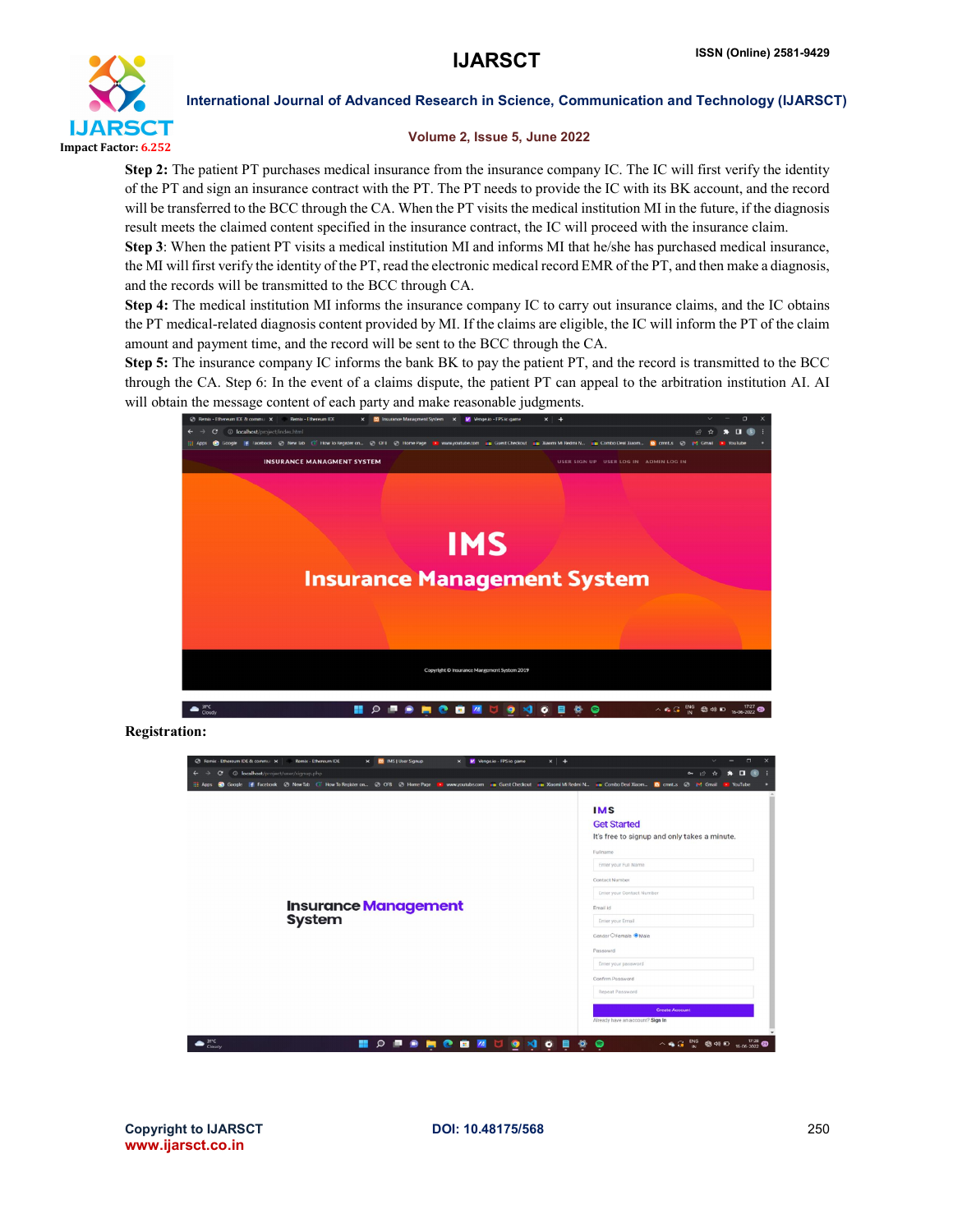

Volume 2, Issue 5, June 2022

Admin Login:



#### User Login:

|                | @ Remix - Ethereum IDE & communi X | Remix - Ethereum IDE                                                                                                                         | CI Insurance Management System   X   Vinge.io - FPS io game<br>$\times$ |  | $x +$                      |                    | $\checkmark$ |         | $\Box$<br>$\times$ |
|----------------|------------------------------------|----------------------------------------------------------------------------------------------------------------------------------------------|-------------------------------------------------------------------------|--|----------------------------|--------------------|--------------|---------|--------------------|
| ←              | e                                  | © localhost/project/user/dashboard.php                                                                                                       |                                                                         |  |                            |                    | 1台 ☆         | O       |                    |
| <b>Hi Apps</b> | <b>C</b> Google                    | F Facebook @ New Tab ( How To Register on @ OFB @ Home Page To Www.youtube.com and Guest Checkout and Xacmi Mi Redmi N., and Combo Deal Xacm |                                                                         |  |                            | a cmnt.s @ M Gmail |              | YouTube |                    |
|                | <b>IMS User</b>                    | $\equiv$                                                                                                                                     |                                                                         |  |                            |                    |              |         | Ø                  |
| Q              | Kunal Tagde<br>User                | <b>Insurance Managment System!</b>                                                                                                           |                                                                         |  |                            |                    |              |         |                    |
| MAIN MENU      |                                    |                                                                                                                                              |                                                                         |  |                            |                    |              |         |                    |
| ⊟              | Insurance                          |                                                                                                                                              |                                                                         |  | Welcome back ! Kunal Tagde |                    |              |         |                    |
|                | Apply                              |                                                                                                                                              |                                                                         |  |                            |                    |              |         |                    |
|                | History                            |                                                                                                                                              |                                                                         |  |                            |                    |              |         |                    |
| 日              | Ticket                             |                                                                                                                                              |                                                                         |  |                            |                    |              |         |                    |
|                | Genrate                            |                                                                                                                                              |                                                                         |  |                            |                    |              |         |                    |
|                | History                            |                                                                                                                                              |                                                                         |  |                            |                    |              |         |                    |
|                |                                    |                                                                                                                                              |                                                                         |  |                            |                    |              |         |                    |
|                |                                    |                                                                                                                                              |                                                                         |  |                            |                    |              |         |                    |
|                |                                    |                                                                                                                                              |                                                                         |  |                            |                    |              |         |                    |
|                |                                    |                                                                                                                                              |                                                                         |  |                            |                    |              |         |                    |
|                |                                    |                                                                                                                                              |                                                                         |  |                            |                    |              |         |                    |
|                |                                    |                                                                                                                                              |                                                                         |  |                            |                    |              |         |                    |
|                |                                    |                                                                                                                                              |                                                                         |  |                            |                    |              |         |                    |
|                |                                    | @ 2018 Insurance Management System (IMS)                                                                                                     |                                                                         |  |                            |                    |              |         |                    |
|                | $3^{\circ}$ C                      | ₩                                                                                                                                            | $\circ$<br>$\bullet$<br><b>COL</b>                                      |  | <b>DEMMONOEOG</b>          |                    |              |         |                    |

#### 3.1 Advantages

- Blockchain technology will facilitate automation of processes thereby eliminating the need for input in some areas of operation. For example, the Allianz group uses a system based on smart contracts (natural catastrophe swap) to improve claim management thus reducing human input. When an event happens, that meets the terms and conditions of the contract, the smart contract automatically executes payments to all affected parties with catastrophe insurance.
- Furthermore, blockchain technology will lower the risk of fraud and theft of insured property through creating a global tamper-proof registry. For example, ever ledger uses blockchain to create a global registry for precious stones. This digital ledger tracks and protects valuable assets throughout their lifetime journey. It records an asset's defining characteristics, history, and ownership to create a permanent record on the blockchain. Various stakeholders use this digital thumbprint, across a supply chain to verify the original and the authenticity of the asset.